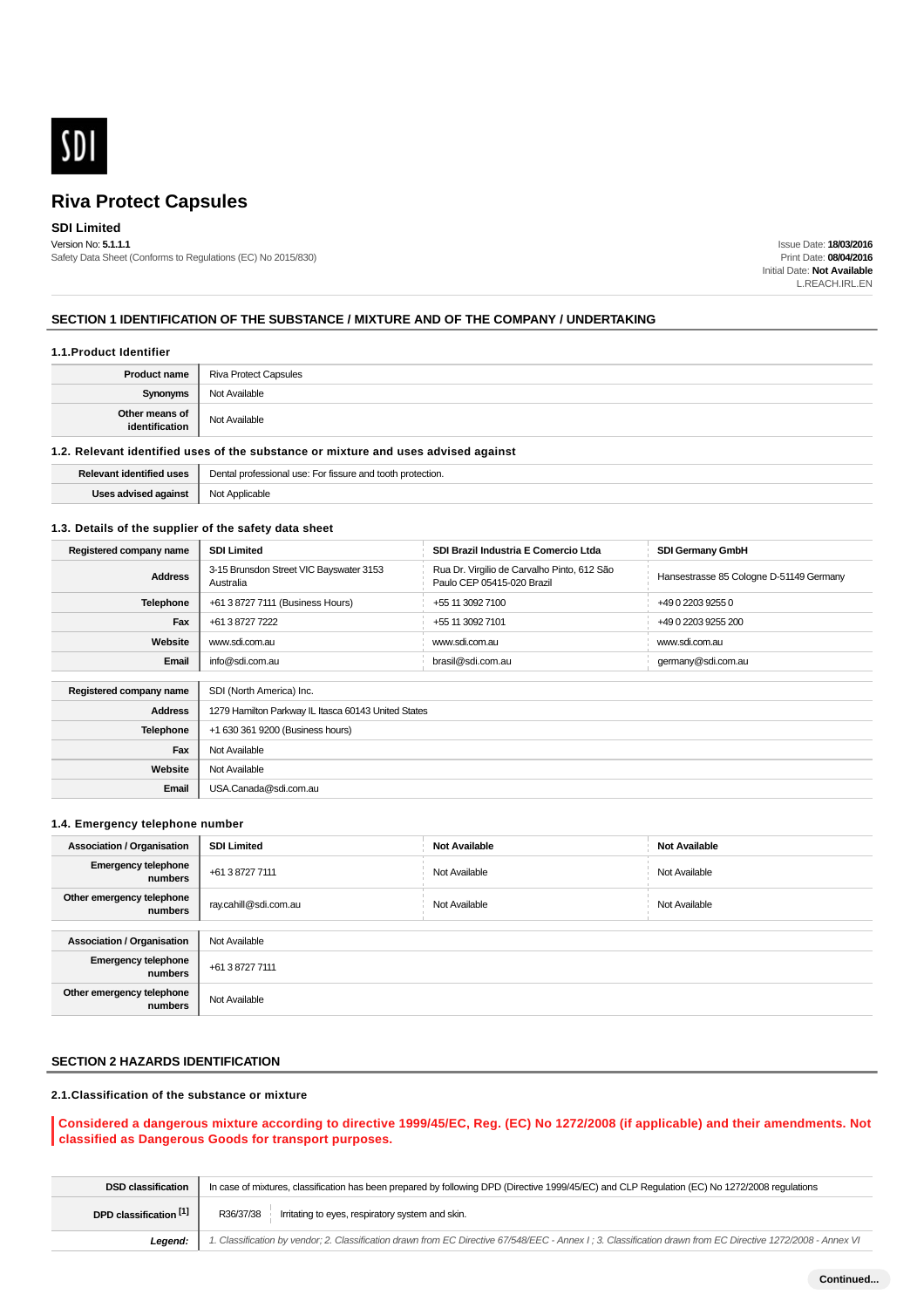| <b>Classification according to</b><br>regulation (EC) No<br>1272/2008 [CLP] <sup>[1]</sup> | Skin Corrosion/Irritation Category 2, Eye Irritation Category 2, Specific target organ toxicity - single exposure Category 3 (respiratory tract irritation) |
|--------------------------------------------------------------------------------------------|-------------------------------------------------------------------------------------------------------------------------------------------------------------|
| Legend:                                                                                    | 1. Classification by vendor; 2. Classification drawn from EC Directive 67/548/EEC - Annex I; 3. Classification drawn from EC Directive 1272/2008 - Annex VI |
| 2.2. Label elements                                                                        |                                                                                                                                                             |
| <b>CLP label elements</b>                                                                  |                                                                                                                                                             |
| <b>SIGNAL WORD</b>                                                                         | <b>WARNING</b>                                                                                                                                              |
| Hazard statement(s)                                                                        |                                                                                                                                                             |
| H315                                                                                       | Causes skin irritation.                                                                                                                                     |
| 11240                                                                                      | Outlined address also builded as                                                                                                                            |

| $\sim$ $\sim$ |                                   |  |
|---------------|-----------------------------------|--|
| H315          | Causes skin irritation.           |  |
| H319          | Causes serious eye irritation.    |  |
| H335          | May cause respiratory irritation. |  |

## **Supplementary statement(s)**

#### Not Applicable

### **Precautionary statement(s) Prevention**

| P <sub>271</sub> | Use only outdoors or in a well-ventilated area.                            |  |  |
|------------------|----------------------------------------------------------------------------|--|--|
| P <sub>261</sub> | Avoid breathing dust/fume/gas/mist/vapours/spray.                          |  |  |
| P280             | Wear protective gloves/protective clothing/eye protection/face protection. |  |  |

## **Precautionary statement(s) Response**

| P305+P351+P338 | IF IN EYES: Rinse cautiously with water for several minutes. Remove contact lenses, if present and easy to do. Continue rinsing. |  |  |
|----------------|----------------------------------------------------------------------------------------------------------------------------------|--|--|
| P312           | Call a POISON CENTER/doctor/physician/first aider/if you feel unwell.                                                            |  |  |
| P337+P313      | If eye irritation persists: Get medical advice/attention.                                                                        |  |  |
| P302+P352      | IF ON SKIN: Wash with plenty of water and soap.                                                                                  |  |  |
| P304+P340      | IF INHALED: Remove person to fresh air and keep comfortable for breathing.                                                       |  |  |
| P332+P313      | If skin irritation occurs: Get medical advice/attention.                                                                         |  |  |
| P362+P364      | Take off contaminated clothing and wash it before reuse.                                                                         |  |  |
|                |                                                                                                                                  |  |  |

### **Precautionary statement(s) Storage**

| P405             | $-1$                                                                |  |
|------------------|---------------------------------------------------------------------|--|
| <b>D402-D223</b> | $C$ tor<br>* tightly closed.<br><br>Y AAN AAN<br>.<br>$\sim$ $\sim$ |  |

### **Precautionary statement(s) Disposal**

| P501 | Dispose of contents/container in accordance with local regulations. |
|------|---------------------------------------------------------------------|
|------|---------------------------------------------------------------------|

#### **2.3. Other hazards**

Cumulative effects may result following exposure\*.

REACh - Art.57-59: The mixture does not contain Substances of Very High Concern (SVHC) at the SDS print date.

## **SECTION 3 COMPOSITION / INFORMATION ON INGREDIENTS**

### **3.1.Substances**

See 'Composition on ingredients' in Section 3.2

## **3.2.Mixtures**

| 1.CAS No<br>2.EC No<br>3. Index No<br><b>4.REACH No</b>                         | %[weight] | Name                        | <b>Classification according to</b><br>directive 67/548/EEC [DSD] | Classification according to regulation (EC) No 1272/2008 [CLP]                                                                                                                                                                              |
|---------------------------------------------------------------------------------|-----------|-----------------------------|------------------------------------------------------------------|---------------------------------------------------------------------------------------------------------------------------------------------------------------------------------------------------------------------------------------------|
|                                                                                 |           | compartment 1<br>(powder)   |                                                                  |                                                                                                                                                                                                                                             |
| 1. Not Available<br>2. Not Applicable<br>3. Not Applicable<br>4. Not Applicable | 90        | glass powder                | Not Applicable                                                   | Not Applicable                                                                                                                                                                                                                              |
| 1.9003-01-4<br>2. Not Available<br>3. Not Available<br>4. Not Available         | 10        | acrylic acid<br>homopolymer | R36/37/38, R51/53 <sup>[1]</sup>                                 | Skin Corrosion/Irritation Category 2, Eye Irritation Category 2, Specific target organ<br>toxicity - single exposure Category 3 (respiratory tract irritation), Chronic Aquatic<br>Hazard Category 2; H315, H319, H335, H411 <sup>[1]</sup> |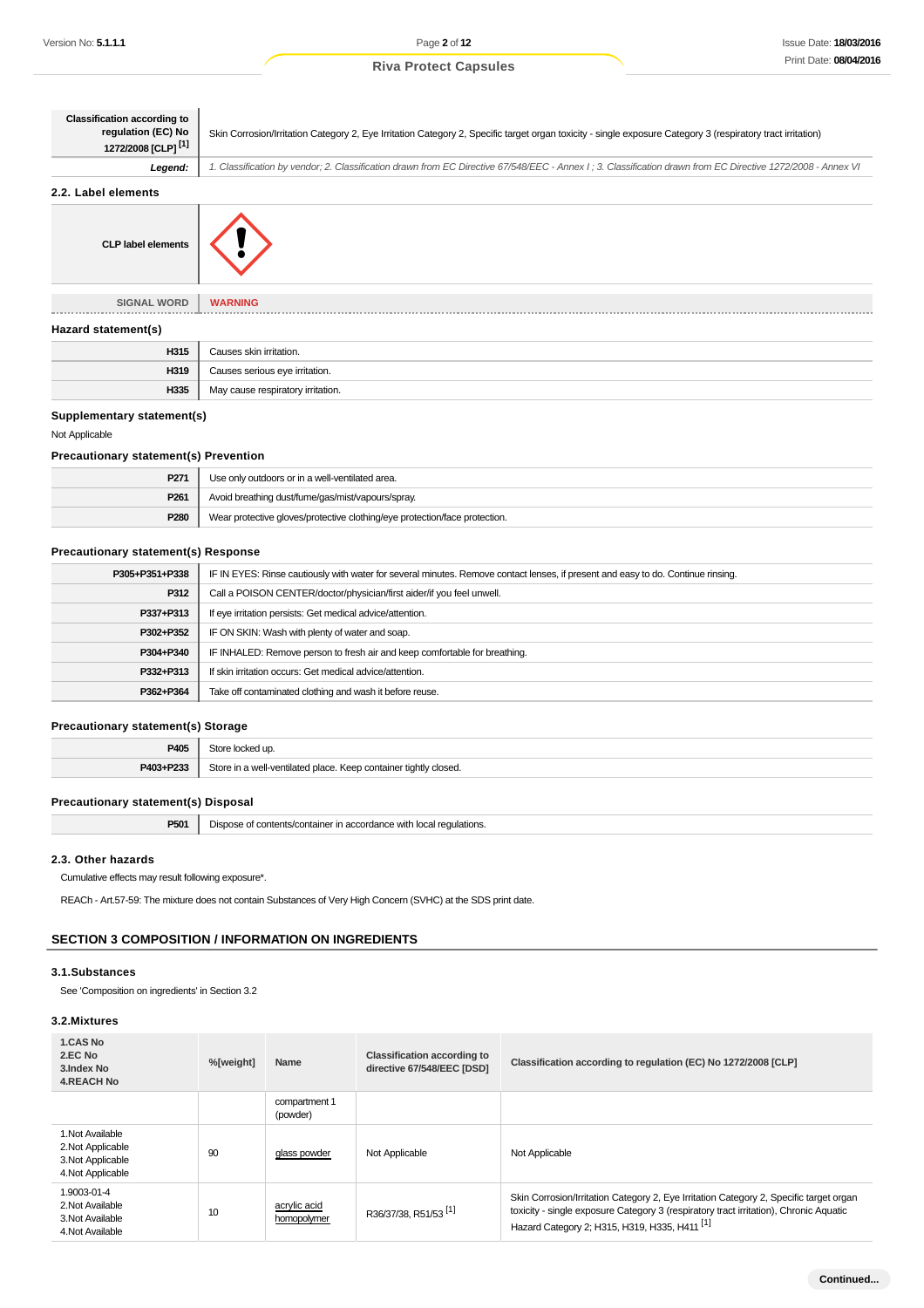|                                                                                                                             |    | compartment 1<br>(liquid)        |                                  |                                                                                                                                                                                                                                             |
|-----------------------------------------------------------------------------------------------------------------------------|----|----------------------------------|----------------------------------|---------------------------------------------------------------------------------------------------------------------------------------------------------------------------------------------------------------------------------------------|
| 1.9003-01-4<br>2. Not Available<br>3. Not Available<br>4. Not Available                                                     | 25 | acrylic acid<br>homopolymer      | R36/37/38, R51/53 <sup>[1]</sup> | Skin Corrosion/Irritation Category 2, Eye Irritation Category 2, Specific target organ<br>toxicity - single exposure Category 3 (respiratory tract irritation), Chronic Aquatic<br>Hazard Category 2; H315, H319, H335, H411 <sup>[1]</sup> |
| 1.87-69-4<br>2.201-766-0<br>3. Not Available<br>4.01-2119537204-47-XXXX.<br>01-2119851173-43-XXXX,<br>01-2119851174-41-XXXX | 10 | tartaric acid                    | R36/37/38 <sup>[1]</sup>         | Skin Corrosion/Irritation Category 2, Eye Irritation Category 2, Specific target organ<br>toxicity - single exposure Category 3 (respiratory tract irritation); H315, H319, H335<br>$[1]$                                                   |
| Legend:                                                                                                                     |    | 4. Classification drawn from C&L |                                  | 1. Classification by vendor; 2. Classification drawn from EC Directive 67/548/EEC - Annex I; 3. Classification drawn from EC Directive 1272/2008 - Annex VI                                                                                 |

## **SECTION 4 FIRST AID MEASURES**

#### **4.1. Description of first aid measures**

| General             | If skin contact occurs:<br>Inmediately remove all contaminated clothing, including footwear.<br>Flush skin and hair with running water (and soap if available).<br>Seek medical attention in event of irritation.<br>If this product comes in contact with the eyes:<br>In mediately hold eyelids apart and flush the eye continuously with running water.<br>Ensure complete irrigation of the eye by keeping eyelids apart and away from eye and moving the eyelids by occasionally lifting the upper and lower lids.<br>Continue flushing until advised to stop by the Poisons Information Centre or a doctor, or for at least 15 minutes.<br>Transport to hospital or doctor without delay.<br>▶ Removal of contact lenses after an eye injury should only be undertaken by skilled personnel.<br>If fumes or combustion products are inhaled remove from contaminated area.<br>$\triangleright$ Seek medical attention.<br>Inmediately give a glass of water. |
|---------------------|--------------------------------------------------------------------------------------------------------------------------------------------------------------------------------------------------------------------------------------------------------------------------------------------------------------------------------------------------------------------------------------------------------------------------------------------------------------------------------------------------------------------------------------------------------------------------------------------------------------------------------------------------------------------------------------------------------------------------------------------------------------------------------------------------------------------------------------------------------------------------------------------------------------------------------------------------------------------|
|                     | First aid is not generally required. If in doubt, contact a Poisons Information Centre or a doctor.<br>Seek medical attention.                                                                                                                                                                                                                                                                                                                                                                                                                                                                                                                                                                                                                                                                                                                                                                                                                                     |
| <b>Eye Contact</b>  | If this product comes in contact with the eyes:<br>In mediately hold eyelids apart and flush the eye continuously with running water.<br>Ensure complete irrigation of the eye by keeping eyelids apart and away from eye and moving the eyelids by occasionally lifting the upper and lower lids.<br>Continue flushing until advised to stop by the Poisons Information Centre or a doctor, or for at least 15 minutes.<br>Transport to hospital or doctor without delay.<br>► Removal of contact lenses after an eye injury should only be undertaken by skilled personnel.                                                                                                                                                                                                                                                                                                                                                                                      |
| <b>Skin Contact</b> | If skin contact occurs:<br>Inmediately remove all contaminated clothing, including footwear.<br>Flush skin and hair with running water (and soap if available).<br>Seek medical attention in event of irritation.                                                                                                                                                                                                                                                                                                                                                                                                                                                                                                                                                                                                                                                                                                                                                  |
| Inhalation          | If fumes or combustion products are inhaled remove from contaminated area.<br>$\blacktriangleright$ Seek medical attention.                                                                                                                                                                                                                                                                                                                                                                                                                                                                                                                                                                                                                                                                                                                                                                                                                                        |
| Ingestion           | $\blacktriangleright$ Immediately give a glass of water.<br>First aid is not generally required. If in doubt, contact a Poisons Information Centre or a doctor.<br>Seek medical attention.                                                                                                                                                                                                                                                                                                                                                                                                                                                                                                                                                                                                                                                                                                                                                                         |

## **4.2 Most important symptoms and effects, both acute and delayed**

See Section 11

## **4.3. Indication of any immediate medical attention and special treatment needed**

Treat symptomatically.

## **SECTION 5 FIREFIGHTING MEASURES**

### **5.1. Extinguishing media**

**Fire/Explosion Hazard**

Foam is generally ineffective.

#### **5.2. Special hazards arising from the substrate or mixture**

| <b>Fire Incompatibility</b>  | None known                                                                                                                                                                                                                                                                                                                                                                                                                                                                                                                                          |
|------------------------------|-----------------------------------------------------------------------------------------------------------------------------------------------------------------------------------------------------------------------------------------------------------------------------------------------------------------------------------------------------------------------------------------------------------------------------------------------------------------------------------------------------------------------------------------------------|
| 5.3. Advice for firefighters |                                                                                                                                                                                                                                                                                                                                                                                                                                                                                                                                                     |
| <b>Fire Fighting</b>         | Alert Fire Brigade and tell them location and nature of hazard.<br>▶ Wear breathing apparatus plus protective gloves.<br>▶ Prevent, by any means available, spillage from entering drains or water courses.<br>• Use water delivered as a fine spray to control fire and cool adjacent area.<br>DO NOT approach containers suspected to be hot.<br>• Cool fire exposed containers with water spray from a protected location.<br>If safe to do so, remove containers from path of fire.<br>Equipment should be thoroughly decontaminated after use. |

| $\triangleright$ Combustible.<br>► Slight fire hazard when exposed to heat or flame.<br>E Heating may cause expansion or decomposition leading to violent rupture of containers. |           |
|----------------------------------------------------------------------------------------------------------------------------------------------------------------------------------|-----------|
|                                                                                                                                                                                  | Continued |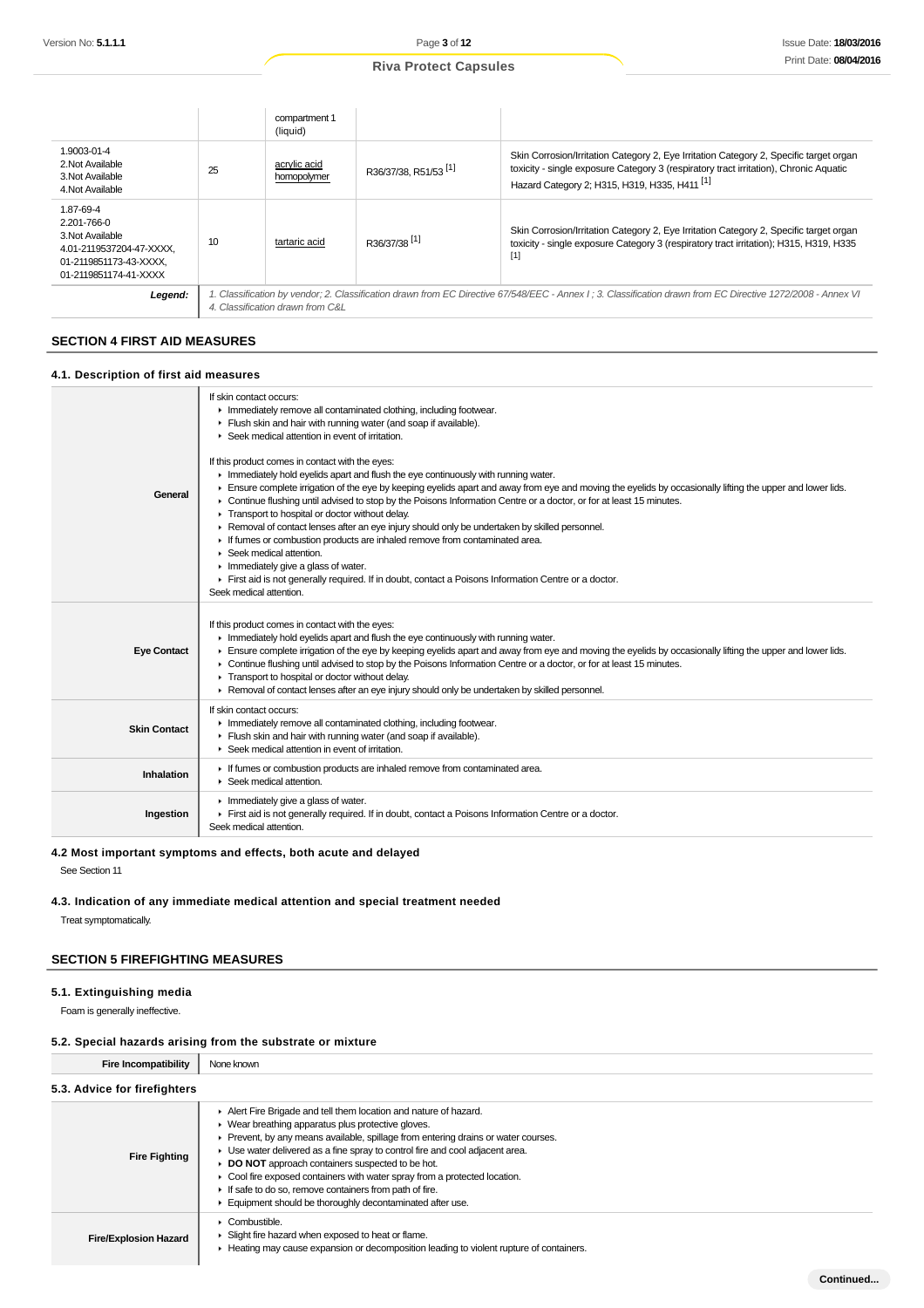▶ On combustion, may emit toxic fumes of carbon monoxide (CO). **May emit acrid smoke.** Mists containing combustible materials may be explosive. Combustion products include; carbon dioxide (CO2) other pyrolysis products typical of burning organic materialMay emit poisonous fumes.May emit corrosive fumes.

## **SECTION 6 ACCIDENTAL RELEASE MEASURES**

#### **6.1. Personal precautions, protective equipment and emergency procedures**

See section 8

#### **6.2. Environmental precautions**

See section 12

#### **6.3. Methods and material for containment and cleaning up**

| <b>Minor Spills</b>              | $\triangleright$ Clean up all spills immediately.<br>Avoid contact with skin and eyes.<br>▶ Wear impervious gloves and safety goggles.<br>Trowel up/scrape up.<br>• Place spilled material in clean, dry, sealed container.<br>Flush spill area with water.                                                                                                                                                                                                                                                                                                                                                                                                           |
|----------------------------------|-----------------------------------------------------------------------------------------------------------------------------------------------------------------------------------------------------------------------------------------------------------------------------------------------------------------------------------------------------------------------------------------------------------------------------------------------------------------------------------------------------------------------------------------------------------------------------------------------------------------------------------------------------------------------|
| <b>Major Spills</b>              | Minor hazard.<br>Clear area of personnel.<br>Alert Fire Brigade and tell them location and nature of hazard.<br>$\triangleright$ Control personal contact with the substance, by using protective equipment as required.<br>▶ Prevent spillage from entering drains or water ways.<br>Contain spill with sand, earth or vermiculite.<br>• Collect recoverable product into labelled containers for recycling.<br>Absorb remaining product with sand, earth or vermiculite and place in appropriate containers for disposal.<br>• Wash area and prevent runoff into drains or waterways.<br>If contamination of drains or waterways occurs, advise emergency services. |
| 6.4. Reference to other sections |                                                                                                                                                                                                                                                                                                                                                                                                                                                                                                                                                                                                                                                                       |

Personal Protective Equipment advice is contained in Section 8 of the SDS.

## **SECTION 7 HANDLING AND STORAGE**

#### **7.1. Precautions for safe handling**

| Safe handling                    | Avoid all personal contact, including inhalation.<br>▶ Wear protective clothing when risk of exposure occurs.<br>$\blacktriangleright$ Use in a well-ventilated area.<br>▶ Prevent concentration in hollows and sumps.<br>DO NOT enter confined spaces until atmosphere has been checked.<br>• DO NOT allow material to contact humans, exposed food or food utensils.<br>Avoid contact with incompatible materials.<br>V When handling, DO NOT eat, drink or smoke.<br>▶ Keep containers securely sealed when not in use.<br>Avoid physical damage to containers.<br>Always wash hands with soap and water after handling.<br>• Work clothes should be laundered separately. Launder contaminated clothing before re-use.<br>Use good occupational work practice.<br>• Observe manufacturer's storage and handling recommendations contained within this SDS.<br>Atmosphere should be regularly checked against established exposure standards to ensure safe working conditions are maintained. |
|----------------------------------|---------------------------------------------------------------------------------------------------------------------------------------------------------------------------------------------------------------------------------------------------------------------------------------------------------------------------------------------------------------------------------------------------------------------------------------------------------------------------------------------------------------------------------------------------------------------------------------------------------------------------------------------------------------------------------------------------------------------------------------------------------------------------------------------------------------------------------------------------------------------------------------------------------------------------------------------------------------------------------------------------|
| Fire and explosion<br>protection | See section 5                                                                                                                                                                                                                                                                                                                                                                                                                                                                                                                                                                                                                                                                                                                                                                                                                                                                                                                                                                                     |
| Other information                | Store in a dry and well ventilated-area, away from heat and sunlight.<br>Do not store in direct sunlight.<br>Store between 5 and 25 deg. C.                                                                                                                                                                                                                                                                                                                                                                                                                                                                                                                                                                                                                                                                                                                                                                                                                                                       |

#### **7.2. Conditions for safe storage, including any incompatibilities**

| Suitab<br>наше | supplied by .<br>tainare<br>cturer only.<br>· ma<br>` lea cont:<br>1171111713 |
|----------------|-------------------------------------------------------------------------------|
| ihilih         | NIC                                                                           |
| $\cdot$        | nowi                                                                          |

#### **7.3. Specific end use(s)**

See section 1.2

### **SECTION 8 EXPOSURE CONTROLS / PERSONAL PROTECTION**

### **8.1. Control parameters**

**DERIVED NO EFFECT LEVEL (DNEL)** Not Available **PREDICTED NO EFFECT LEVEL (PNEC)** Not Available **OCCUPATIONAL EXPOSURE LIMITS (OEL)**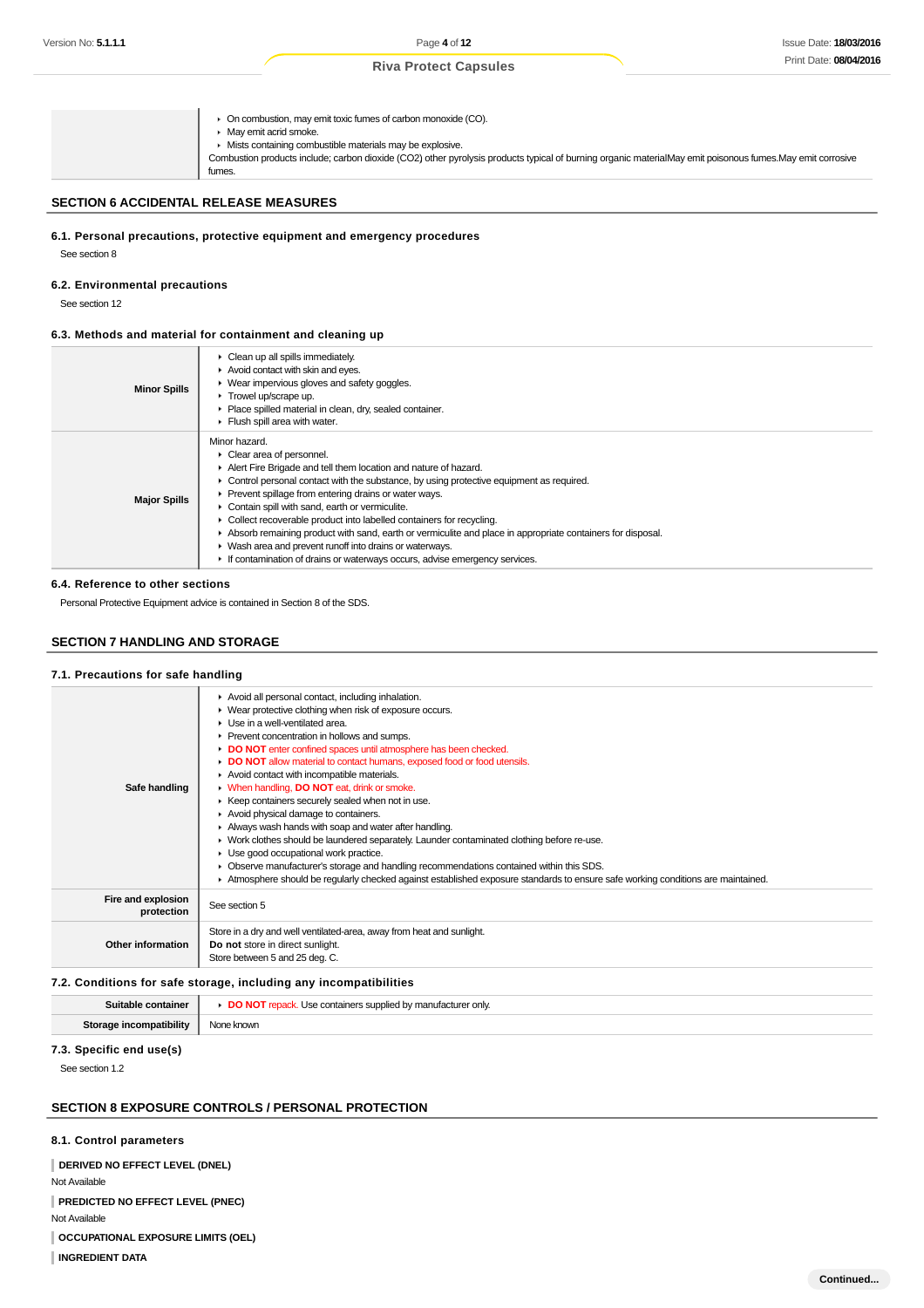| Source                                                    | Ingredient           | <b>Material name</b>                              | <b>TWA</b>    | <b>STEL</b>    | Peak              | <b>Notes</b>         |  |
|-----------------------------------------------------------|----------------------|---------------------------------------------------|---------------|----------------|-------------------|----------------------|--|
| Not Available                                             | Not Available        | Not Available                                     | Not Available | Not Available  | Not Available     | Not Available        |  |
| <b>EMERGENCY LIMITS</b>                                   |                      |                                                   |               |                |                   |                      |  |
| Ingredient                                                | <b>Material name</b> |                                                   |               |                | TEEL-2            | TEEL-3               |  |
| acrylic acid homopolymer                                  |                      | Acrylic acid polymers; (Acrylic polymer or resin) |               |                | 83 mg/m3          | $500 \text{ mg/m}$ 3 |  |
| acrylic acid homopolymer                                  |                      | Acrylic acid polymers; (Acrylic polymer or resin) |               |                | 83 mg/m3          | 500 mg/m3            |  |
| tartaric acid                                             | Tartaric acid        |                                                   |               | $1.6$ mg/m $3$ | $17 \text{ mg/m}$ | $100 \text{ mg/m}$ 3 |  |
| <b>Revised IDLH</b><br>Ingredient<br><b>Original IDLH</b> |                      |                                                   |               |                |                   |                      |  |
| glass powder                                              | Not Available        |                                                   |               |                | Not Available     |                      |  |
| acrylic acid homopolymer                                  | Not Available        |                                                   |               | Not Available  |                   |                      |  |
| acrylic acid homopolymer                                  | Not Available        |                                                   |               | Not Available  |                   |                      |  |
| tartaric acid                                             | Not Available        |                                                   |               |                |                   |                      |  |
|                                                           |                      |                                                   |               |                |                   |                      |  |

### **MATERIAL DATA**

L

### **8.2. Exposure controls**

|                                            | Engineering controls are used to remove a hazard or place a barrier between the worker and the hazard. Well-designed engineering controls can be highly<br>effective in protecting workers and will typically be independent of worker interactions to provide this high level of protection.<br>The basic types of engineering controls are:<br>Process controls which involve changing the way a job activity or process is done to reduce the risk.<br>Enclosure and/or isolation of emission source which keeps a selected hazard "physically" away from the worker and ventilation that strategically "adds" and<br>"removes" air in the work environment. Ventilation can remove or dilute an air contaminant if designed properly. The design of a ventilation system must match<br>the particular process and chemical or contaminant in use.<br>Employers may need to use multiple types of controls to prevent employee overexposure.<br>General exhaust is adequate under normal operating conditions. Local exhaust ventilation may be required in special circumstances. If risk of overexposure<br>exists, wear approved respirator. Supplied-air type respirator may be required in special circumstances. Correct fit is essential to ensure adequate protection.<br>Provide adequate ventilation in warehouses and enclosed storage areas. Air contaminants generated in the workplace possess varying "escape" velocities<br>which, in turn, determine the "capture velocities" of fresh circulating air required to effectively remove the contaminant.<br><b>Type of Contaminant:</b><br>Air Speed:<br>0.25-0.5 m/s (50-100<br>solvent, vapours, degreasing etc., evaporating from tank (in still air).<br>f/min)<br>aerosols, fumes from pouring operations, intermittent container filling, low speed conveyer transfers, welding, spray drift, plating<br>0.5-1 m/s (100-200 |  |                                          |  |  |
|--------------------------------------------|-----------------------------------------------------------------------------------------------------------------------------------------------------------------------------------------------------------------------------------------------------------------------------------------------------------------------------------------------------------------------------------------------------------------------------------------------------------------------------------------------------------------------------------------------------------------------------------------------------------------------------------------------------------------------------------------------------------------------------------------------------------------------------------------------------------------------------------------------------------------------------------------------------------------------------------------------------------------------------------------------------------------------------------------------------------------------------------------------------------------------------------------------------------------------------------------------------------------------------------------------------------------------------------------------------------------------------------------------------------------------------------------------------------------------------------------------------------------------------------------------------------------------------------------------------------------------------------------------------------------------------------------------------------------------------------------------------------------------------------------------------------------------------------------------------------------------------------------------------------------------------------------------------|--|------------------------------------------|--|--|
| 8.2.1. Appropriate<br>engineering controls | acid fumes, pickling (released at low velocity into zone of active generation)<br>direct spray, spray painting in shallow booths, drum filling, conveyer loading, crusher dusts, gas discharge (active generation into<br>zone of rapid air motion)                                                                                                                                                                                                                                                                                                                                                                                                                                                                                                                                                                                                                                                                                                                                                                                                                                                                                                                                                                                                                                                                                                                                                                                                                                                                                                                                                                                                                                                                                                                                                                                                                                                 |  | f/min.)<br>1-2.5 m/s (200-500<br>f/min.) |  |  |
|                                            | grinding, abrasive blasting, tumbling, high speed wheel generated dusts (released at high initial velocity into zone of very high rapid<br>air motion)                                                                                                                                                                                                                                                                                                                                                                                                                                                                                                                                                                                                                                                                                                                                                                                                                                                                                                                                                                                                                                                                                                                                                                                                                                                                                                                                                                                                                                                                                                                                                                                                                                                                                                                                              |  | 2.5-10 m/s (500-2000<br>f/min.)          |  |  |
|                                            | Within each range the appropriate value depends on:                                                                                                                                                                                                                                                                                                                                                                                                                                                                                                                                                                                                                                                                                                                                                                                                                                                                                                                                                                                                                                                                                                                                                                                                                                                                                                                                                                                                                                                                                                                                                                                                                                                                                                                                                                                                                                                 |  |                                          |  |  |
|                                            | Lower end of the range<br>Upper end of the range                                                                                                                                                                                                                                                                                                                                                                                                                                                                                                                                                                                                                                                                                                                                                                                                                                                                                                                                                                                                                                                                                                                                                                                                                                                                                                                                                                                                                                                                                                                                                                                                                                                                                                                                                                                                                                                    |  |                                          |  |  |
|                                            | 1: Room air currents minimal or favourable to capture<br>1: Disturbing room air currents                                                                                                                                                                                                                                                                                                                                                                                                                                                                                                                                                                                                                                                                                                                                                                                                                                                                                                                                                                                                                                                                                                                                                                                                                                                                                                                                                                                                                                                                                                                                                                                                                                                                                                                                                                                                            |  |                                          |  |  |
|                                            | 2: Contaminants of low toxicity or of nuisance value only.<br>2: Contaminants of high toxicity                                                                                                                                                                                                                                                                                                                                                                                                                                                                                                                                                                                                                                                                                                                                                                                                                                                                                                                                                                                                                                                                                                                                                                                                                                                                                                                                                                                                                                                                                                                                                                                                                                                                                                                                                                                                      |  |                                          |  |  |
|                                            | 3: Intermittent, low production.<br>3: High production, heavy use                                                                                                                                                                                                                                                                                                                                                                                                                                                                                                                                                                                                                                                                                                                                                                                                                                                                                                                                                                                                                                                                                                                                                                                                                                                                                                                                                                                                                                                                                                                                                                                                                                                                                                                                                                                                                                   |  |                                          |  |  |
|                                            | 4: Large hood or large air mass in motion<br>4: Small hood-local control only                                                                                                                                                                                                                                                                                                                                                                                                                                                                                                                                                                                                                                                                                                                                                                                                                                                                                                                                                                                                                                                                                                                                                                                                                                                                                                                                                                                                                                                                                                                                                                                                                                                                                                                                                                                                                       |  |                                          |  |  |
|                                            | Simple theory shows that air velocity falls rapidly with distance away from the opening of a simple extraction pipe. Velocity generally decreases with the square<br>of distance from the extraction point (in simple cases). Therefore the air speed at the extraction point should be adjusted, accordingly, after reference to<br>distance from the contaminating source. The air velocity at the extraction fan, for example, should be a minimum of 1-2 m/s (200-400 f/min) for extraction of<br>solvents generated in a tank 2 meters distant from the extraction point. Other mechanical considerations, producing performance deficits within the extraction<br>apparatus, make it essential that theoretical air velocities are multiplied by factors of 10 or more when extraction systems are installed or used.                                                                                                                                                                                                                                                                                                                                                                                                                                                                                                                                                                                                                                                                                                                                                                                                                                                                                                                                                                                                                                                                         |  |                                          |  |  |
| 8.2.2. Personal protection                 |                                                                                                                                                                                                                                                                                                                                                                                                                                                                                                                                                                                                                                                                                                                                                                                                                                                                                                                                                                                                                                                                                                                                                                                                                                                                                                                                                                                                                                                                                                                                                                                                                                                                                                                                                                                                                                                                                                     |  |                                          |  |  |
| Eye and face protection                    | Safety glasses with side shields.<br>$\triangleright$ Chemical goggles.<br>▶ Contact lenses may pose a special hazard; soft contact lenses may absorb and concentrate irritants. A written policy document, describing the wearing of<br>lenses or restrictions on use, should be created for each workplace or task. This should include a review of lens absorption and adsorption for the class of<br>chemicals in use and an account of injury experience. Medical and first-aid personnel should be trained in their removal and suitable equipment should be<br>readily available. In the event of chemical exposure, begin eye irrigation immediately and remove contact lens as soon as practicable. Lens should be removed<br>at the first signs of eye redness or irritation - lens should be removed in a clean environment only after workers have washed hands thoroughly. [CDC NIOSH<br>Current Intelligence Bulletin 59], [AS/NZS 1336 or national equivalent]                                                                                                                                                                                                                                                                                                                                                                                                                                                                                                                                                                                                                                                                                                                                                                                                                                                                                                                       |  |                                          |  |  |
| <b>Skin protection</b>                     | See Hand protection below                                                                                                                                                                                                                                                                                                                                                                                                                                                                                                                                                                                                                                                                                                                                                                                                                                                                                                                                                                                                                                                                                                                                                                                                                                                                                                                                                                                                                                                                                                                                                                                                                                                                                                                                                                                                                                                                           |  |                                          |  |  |
| Hands/feet protection                      | Rubber Gloves                                                                                                                                                                                                                                                                                                                                                                                                                                                                                                                                                                                                                                                                                                                                                                                                                                                                                                                                                                                                                                                                                                                                                                                                                                                                                                                                                                                                                                                                                                                                                                                                                                                                                                                                                                                                                                                                                       |  |                                          |  |  |
| <b>Body protection</b>                     | See Other protection below                                                                                                                                                                                                                                                                                                                                                                                                                                                                                                                                                                                                                                                                                                                                                                                                                                                                                                                                                                                                                                                                                                                                                                                                                                                                                                                                                                                                                                                                                                                                                                                                                                                                                                                                                                                                                                                                          |  |                                          |  |  |
| Other protection                           | No special equipment needed when handling small quantities.<br>OTHERWISE:<br>• Overalls.<br>Barrier cream.                                                                                                                                                                                                                                                                                                                                                                                                                                                                                                                                                                                                                                                                                                                                                                                                                                                                                                                                                                                                                                                                                                                                                                                                                                                                                                                                                                                                                                                                                                                                                                                                                                                                                                                                                                                          |  |                                          |  |  |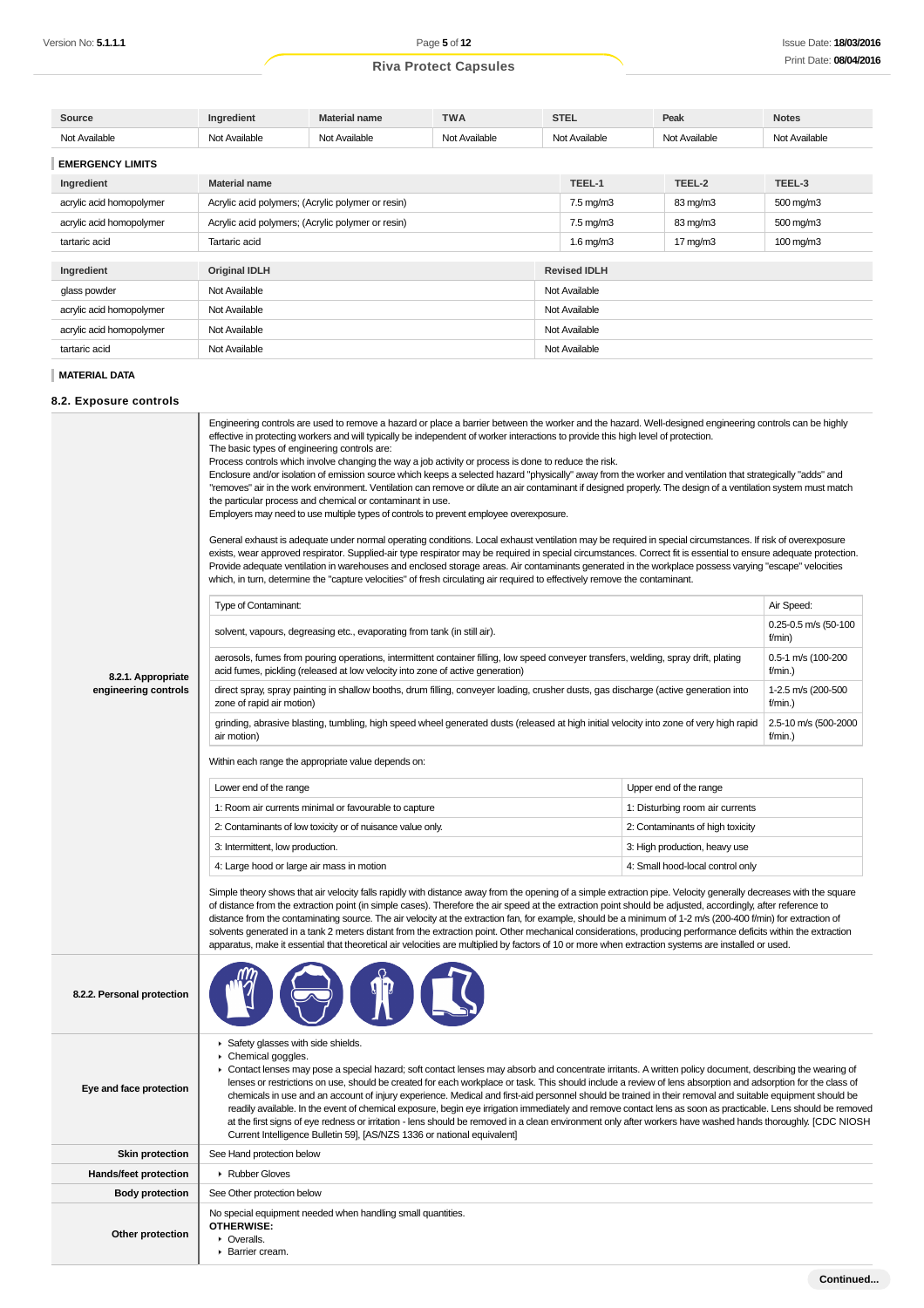**Thermal hazards** Not Available

Eyewash unit.

### **8.2.3. Environmental exposure controls**

See section 12

## **SECTION 9 PHYSICAL AND CHEMICAL PROPERTIES**

### **9.1. Information on basic physical and chemical properties**

| Appearance                                      | Smooth, pale-coloured paste with slight characteristic odour, partially mixes with water. |                                                   |                |
|-------------------------------------------------|-------------------------------------------------------------------------------------------|---------------------------------------------------|----------------|
|                                                 |                                                                                           |                                                   |                |
| <b>Physical state</b>                           | Non Slump Paste                                                                           | Relative density (Water = 1)                      | Not Available  |
| Odour                                           | Not Available                                                                             | <b>Partition coefficient</b><br>n-octanol / water | Not Available  |
| <b>Odour threshold</b>                          | Not Available                                                                             | Auto-ignition temperature<br>$(^{\circ}C)$        | Not Available  |
| pH (as supplied)                                | Not Available                                                                             | Decomposition<br>temperature                      | Not Available  |
| Melting point / freezing<br>point $(^{\circ}C)$ | Not Available                                                                             | Viscosity (cSt)                                   | Not Available  |
| Initial boiling point and<br>boiling range (°C) | Not Available                                                                             | Molecular weight (g/mol)                          | Not Applicable |
| Flash point (°C)                                | Not Available                                                                             | <b>Taste</b>                                      | Not Available  |
| <b>Evaporation rate</b>                         | Not Available                                                                             | <b>Explosive properties</b>                       | Not Available  |
| Flammability                                    | Not Available                                                                             | <b>Oxidising properties</b>                       | Not Available  |
| Upper Explosive Limit (%)                       | Not Available                                                                             | Surface Tension (dyn/cm or<br>$mN/m$ )            | Not Available  |
| Lower Explosive Limit (%)                       | Not Available                                                                             | <b>Volatile Component (%vol)</b>                  | Not Available  |
| Vapour pressure (kPa)                           | Not Available                                                                             | Gas group                                         | Not Available  |
| Solubility in water (g/L)                       | Partly miscible                                                                           | pH as a solution (1%)                             | Not Available  |
| Vapour density $(Air = 1)$                      | Not Available                                                                             | VOC g/L                                           | Not Available  |

**9.2. Other information**

Not Available

## **SECTION 10 STABILITY AND REACTIVITY**

| 10.1. Reactivity                            | See section 7.2                                                           |
|---------------------------------------------|---------------------------------------------------------------------------|
| 10.2. Chemical stability                    | Product is considered stable and hazardous polymerisation will not occur. |
| 10.3. Possibility of<br>hazardous reactions | See section 7.2                                                           |
| 10.4. Conditions to avoid                   | See section 7.2                                                           |
| 10.5. Incompatible materials                | See section 7.2                                                           |
| 10.6. Hazardous<br>decomposition products   | See section 5.3                                                           |

### **SECTION 11 TOXICOLOGICAL INFORMATION**

#### **11.1. Information on toxicological effects**

| Inhaled             | Evidence shows, or practical experience predicts, that the material produces irritation of the respiratory system, in a substantial number of individuals, following<br>inhalation. In contrast to most organs, the lung is able to respond to a chemical insult by first removing or neutralising the irritant and then repairing the<br>damage. The repair process, which initially evolved to protect mammalian lungs from foreign matter and antigens, may however, produce further lung damage<br>resulting in the impairment of gas exchange, the primary function of the lungs. Respiratory tract irritation often results in an inflammatory response involving<br>the recruitment and activation of many cell types, mainly derived from the vascular system.                                                                                                                                                                                                                                                                                                                                                                                                                                                                                                                                                |
|---------------------|-----------------------------------------------------------------------------------------------------------------------------------------------------------------------------------------------------------------------------------------------------------------------------------------------------------------------------------------------------------------------------------------------------------------------------------------------------------------------------------------------------------------------------------------------------------------------------------------------------------------------------------------------------------------------------------------------------------------------------------------------------------------------------------------------------------------------------------------------------------------------------------------------------------------------------------------------------------------------------------------------------------------------------------------------------------------------------------------------------------------------------------------------------------------------------------------------------------------------------------------------------------------------------------------------------------------------|
| Ingestion           | The material has NOT been classified by EC Directives or other classification systems as "harmful by ingestion". This is because of the lack of corroborating<br>animal or human evidence. The material may still be damaging to the health of the individual, following ingestion, especially where pre-existing organ (e.g liver,<br>kidney) damage is evident. Present definitions of harmful or toxic substances are generally based on doses producing mortality rather than those producing<br>morbidity (disease, ill-health). Gastrointestinal tract discomfort may produce nausea and vomiting. In an occupational setting however, ingestion of insignificant<br>quantities is not thought to be cause for concern.                                                                                                                                                                                                                                                                                                                                                                                                                                                                                                                                                                                         |
| <b>Skin Contact</b> | Evidence exists, or practical experience predicts, that the material either produces inflammation of the skin in a substantial number of individuals following<br>direct contact, and/or produces significant inflammation when applied to the healthy intact skin of animals, for up to four hours, such inflammation being present<br>twenty-four hours or more after the end of the exposure period. Skin irritation may also be present after prolonged or repeated exposure; this may result in a<br>form of contact dermatitis (nonallergic). The dermatitis is often characterised by skin redness (erythema) and swelling (oedema) which may progress to<br>blistering (vesiculation), scaling and thickening of the epidermis. At the microscopic level there may be intercellular oedema of the spongy layer of the skin<br>(spongiosis) and intracellular oedema of the epidermis.<br>The material may accentuate any pre-existing dermatitis condition<br>Open cuts, abraded or irritated skin should not be exposed to this material<br>Entry into the blood-stream through, for example, cuts, abrasions, puncture wounds or lesions, may produce systemic injury with harmful effects. Examine the<br>skin prior to the use of the material and ensure that any external damage is suitably protected. |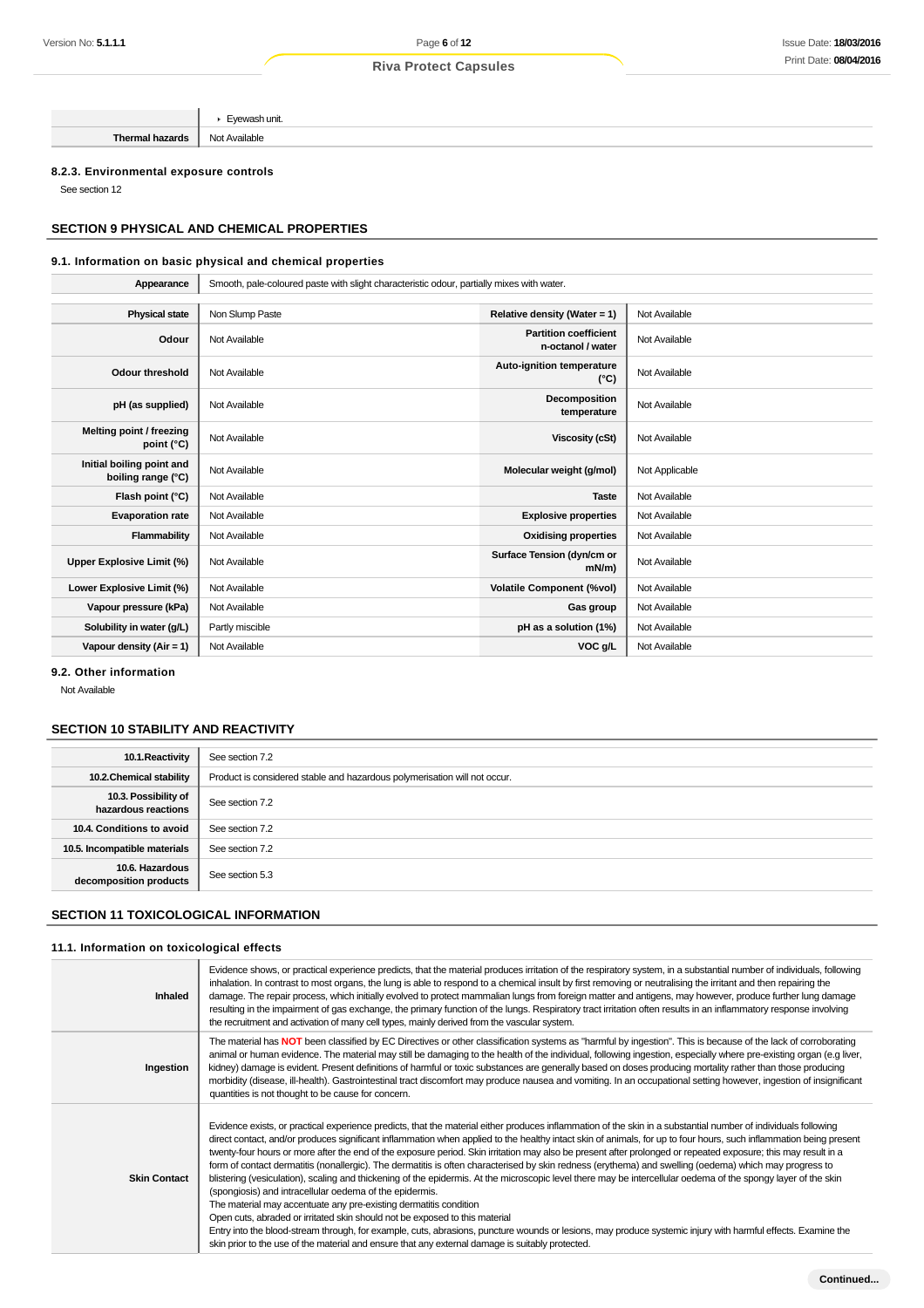| Eye                          | Evidence exists, or practical experience predicts, that the material may cause eye irritation in a substantial number of individuals and/or may produce significant<br>ocular lesions which are present twenty-four hours or more after instillation into the eye(s) of experimental animals.<br>Repeated or prolonged eye contact may cause inflammation characterised by temporary redness (similar to windburn) of the conjunctiva (conjunctivitis);<br>temporary impairment of vision and/or other transient eye damage/ulceration may occur. |                   |  |
|------------------------------|---------------------------------------------------------------------------------------------------------------------------------------------------------------------------------------------------------------------------------------------------------------------------------------------------------------------------------------------------------------------------------------------------------------------------------------------------------------------------------------------------------------------------------------------------|-------------------|--|
| Chronic                      | Long-term exposure to respiratory irritants may result in disease of the airways involving difficult breathing and related systemic problems.<br>Limited evidence suggests that repeated or long-term occupational exposure may produce cumulative health effects involving organs or biochemical systems.                                                                                                                                                                                                                                        |                   |  |
| <b>Riva Protect Capsules</b> | <b>TOXICITY</b>                                                                                                                                                                                                                                                                                                                                                                                                                                                                                                                                   | <b>IRRITATION</b> |  |
|                              | Not Available                                                                                                                                                                                                                                                                                                                                                                                                                                                                                                                                     | Not Available     |  |
|                              | <b>TOXICITY</b>                                                                                                                                                                                                                                                                                                                                                                                                                                                                                                                                   | <b>IRRITATION</b> |  |
| glass powder                 | Not Available                                                                                                                                                                                                                                                                                                                                                                                                                                                                                                                                     | Not Available     |  |
|                              | <b>TOXICITY</b>                                                                                                                                                                                                                                                                                                                                                                                                                                                                                                                                   | <b>IRRITATION</b> |  |
| acrylic acid homopolymer     | Oral (rat) LD50: 2500 mg/kgd <sup>[2]</sup>                                                                                                                                                                                                                                                                                                                                                                                                                                                                                                       | Nil reported      |  |
|                              | <b>TOXICITY</b>                                                                                                                                                                                                                                                                                                                                                                                                                                                                                                                                   | <b>IRRITATION</b> |  |
| acrylic acid homopolymer     | Oral (rat) LD50: 2500 mg/kgd <sup>[2]</sup>                                                                                                                                                                                                                                                                                                                                                                                                                                                                                                       | Nil reported      |  |
|                              | <b>TOXICITY</b>                                                                                                                                                                                                                                                                                                                                                                                                                                                                                                                                   | <b>IRRITATION</b> |  |
| tartaric acid                | dermal (rat) LD50: >2000 mg/kg <sup>[1]</sup>                                                                                                                                                                                                                                                                                                                                                                                                                                                                                                     | Nil reported      |  |
|                              | Oral (rat) LD50: ca.920 mg/kg <sup>[1]</sup>                                                                                                                                                                                                                                                                                                                                                                                                                                                                                                      |                   |  |
| Legend:                      | 1. Value obtained from Europe ECHA Registered Substances - Acute toxicity 2.* Value obtained from manufacturer's SDS. Unless otherwise specified data<br>extracted from RTECS - Register of Toxic Effect of chemical Substances                                                                                                                                                                                                                                                                                                                   |                   |  |

| <b>TARTARIC ACID</b>                        | Asthma-like symptoms may continue for months or even years after exposure to the material ceases. This may be due to a non-allergenic condition known as<br>reactive airways dysfunction syndrome (RADS) which can occur following exposure to high levels of highly irritating compound. Key criteria for the diagnosis<br>of RADS include the absence of preceding respiratory disease, in a non-atopic individual, with abrupt onset of persistent asthma-like symptoms within minutes<br>to hours of a documented exposure to the irritant. A reversible airflow pattern, on spirometry, with the presence of moderate to severe bronchial hyperreactivity<br>on methacholine challenge testing and the lack of minimal lymphocytic inflammation, without eosinophilia, have also been included in the criteria for diagnosis<br>of RADS. RADS (or asthma) following an irritating inhalation is an infrequent disorder with rates related to the concentration of and duration of exposure to the<br>irritating substance. Industrial bronchitis, on the other hand, is a disorder that occurs as result of exposure due to high concentrations of irritating substance<br>(often particulate in nature) and is completely reversible after exposure ceases. The disorder is characterised by dyspnea, cough and mucus production.<br>Convulsions, haemorrhage recorded.                                                                                                                                                      |                                 |                                                                                                                                                                    |
|---------------------------------------------|------------------------------------------------------------------------------------------------------------------------------------------------------------------------------------------------------------------------------------------------------------------------------------------------------------------------------------------------------------------------------------------------------------------------------------------------------------------------------------------------------------------------------------------------------------------------------------------------------------------------------------------------------------------------------------------------------------------------------------------------------------------------------------------------------------------------------------------------------------------------------------------------------------------------------------------------------------------------------------------------------------------------------------------------------------------------------------------------------------------------------------------------------------------------------------------------------------------------------------------------------------------------------------------------------------------------------------------------------------------------------------------------------------------------------------------------------------------------------------------------------------------------------------|---------------------------------|--------------------------------------------------------------------------------------------------------------------------------------------------------------------|
| <b>ACRYLIC ACID</b><br><b>HOMOPOLYMER</b>   | Asthma-like symptoms may continue for months or even years after exposure to the material ceases. This may be due to a non-allergenic condition known as<br>reactive airways dysfunction syndrome (RADS) which can occur following exposure to high levels of highly irritating compound. Key criteria for the diagnosis<br>of RADS include the absence of preceding respiratory disease, in a non-atopic individual, with abrupt onset of persistent asthma-like symptoms within minutes<br>to hours of a documented exposure to the irritant. A reversible airflow pattern, on spirometry, with the presence of moderate to severe bronchial hyperreactivity<br>on methacholine challenge testing and the lack of minimal lymphocytic inflammation, without eosinophilia, have also been included in the criteria for diagnosis<br>of RADS. RADS (or asthma) following an irritating inhalation is an infrequent disorder with rates related to the concentration of and duration of exposure to the<br>irritating substance. Industrial bronchitis, on the other hand, is a disorder that occurs as result of exposure due to high concentrations of irritating substance<br>(often particulate in nature) and is completely reversible after exposure ceases. The disorder is characterised by dyspnea, cough and mucus production.<br>The substance is classified by IARC as Group 3:<br>NOT classifiable as to its carcinogenicity to humans.<br>Evidence of carcinogenicity may be inadequate or limited in animal testing. |                                 |                                                                                                                                                                    |
|                                             |                                                                                                                                                                                                                                                                                                                                                                                                                                                                                                                                                                                                                                                                                                                                                                                                                                                                                                                                                                                                                                                                                                                                                                                                                                                                                                                                                                                                                                                                                                                                    |                                 |                                                                                                                                                                    |
| <b>Acute Toxicity</b>                       | O                                                                                                                                                                                                                                                                                                                                                                                                                                                                                                                                                                                                                                                                                                                                                                                                                                                                                                                                                                                                                                                                                                                                                                                                                                                                                                                                                                                                                                                                                                                                  | Carcinogenicity                 | $\circledcirc$                                                                                                                                                     |
| <b>Skin Irritation/Corrosion</b>            | ✔                                                                                                                                                                                                                                                                                                                                                                                                                                                                                                                                                                                                                                                                                                                                                                                                                                                                                                                                                                                                                                                                                                                                                                                                                                                                                                                                                                                                                                                                                                                                  | Reproductivity                  | $\circledcirc$                                                                                                                                                     |
| <b>Serious Eye</b><br>Damage/Irritation     | v                                                                                                                                                                                                                                                                                                                                                                                                                                                                                                                                                                                                                                                                                                                                                                                                                                                                                                                                                                                                                                                                                                                                                                                                                                                                                                                                                                                                                                                                                                                                  | <b>STOT - Single Exposure</b>   | $\circledcirc$                                                                                                                                                     |
| <b>Respiratory or Skin</b><br>sensitisation | $\circledcirc$                                                                                                                                                                                                                                                                                                                                                                                                                                                                                                                                                                                                                                                                                                                                                                                                                                                                                                                                                                                                                                                                                                                                                                                                                                                                                                                                                                                                                                                                                                                     | <b>STOT - Repeated Exposure</b> | $\circledcirc$                                                                                                                                                     |
| <b>Mutagenicity</b>                         | ര                                                                                                                                                                                                                                                                                                                                                                                                                                                                                                                                                                                                                                                                                                                                                                                                                                                                                                                                                                                                                                                                                                                                                                                                                                                                                                                                                                                                                                                                                                                                  | <b>Aspiration Hazard</b>        | $\odot$                                                                                                                                                            |
|                                             |                                                                                                                                                                                                                                                                                                                                                                                                                                                                                                                                                                                                                                                                                                                                                                                                                                                                                                                                                                                                                                                                                                                                                                                                                                                                                                                                                                                                                                                                                                                                    | Legend:                         | $\blacktriangleright$ - Data available but does not fill the criteria for classification<br>$\blacktriangleright$ - Data required to make classification available |

 $\bigcirc$  – Data Not Available to make classification

## **SECTION 12 ECOLOGICAL INFORMATION**

## **12.1. Toxicity**

| Ingredient               | Endpoint    | Test Duration (hr) | <b>Species</b>                | Value        | Source |
|--------------------------|-------------|--------------------|-------------------------------|--------------|--------|
| acrylic acid homopolymer | <b>EC50</b> | 384                | Crustacea                     | 389.869mg/L  | 3      |
| acrylic acid homopolymer | <b>EC50</b> | 96                 | Algae or other aquatic plants | 8596.446mg/L | 3      |
| acrylic acid homopolymer | <b>LC50</b> | 96                 | Fish                          | 1684.686mg/L | 3      |
| acrylic acid homopolymer | <b>EC50</b> | 384                | Crustacea                     | 389.869mg/L  | 3      |
| acrylic acid homopolymer | <b>EC50</b> | 96                 | Algae or other aquatic plants | 8596.446mg/L | 3      |
| acrylic acid homopolymer | <b>LC50</b> | 96                 | Fish                          | 1684.686mg/L | 3      |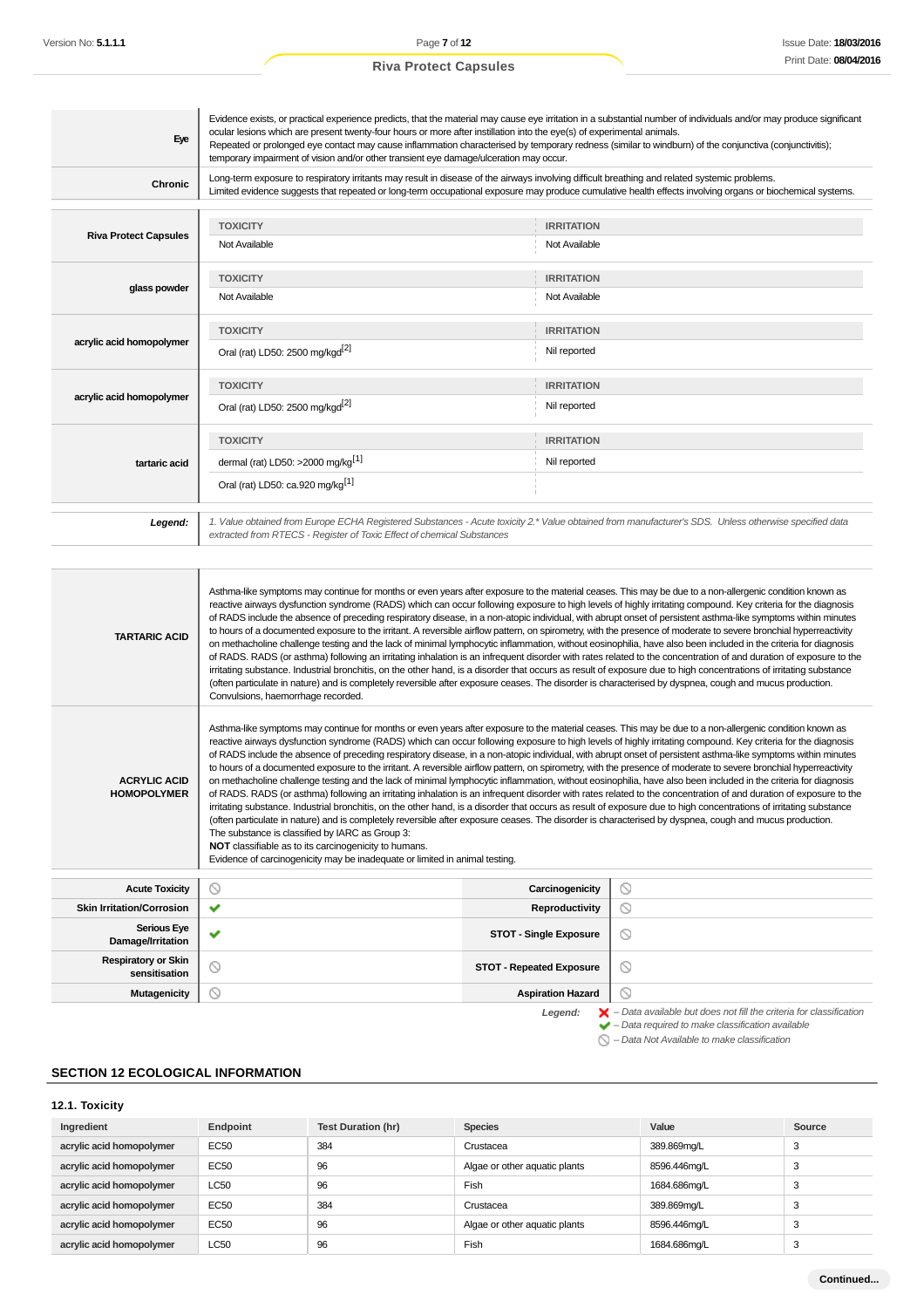| tartaric acid | EC <sub>50</sub>                                                                                                                                                                                                                                                                                                                                                                         | 96 | Algae or other aquatic plants | 434.65983mg/L | 3 |
|---------------|------------------------------------------------------------------------------------------------------------------------------------------------------------------------------------------------------------------------------------------------------------------------------------------------------------------------------------------------------------------------------------------|----|-------------------------------|---------------|---|
| tartaric acid | <b>LC50</b>                                                                                                                                                                                                                                                                                                                                                                              | 96 | <b>Fish</b>                   | $>100$ mg/L   |   |
| tartaric acid | EC50                                                                                                                                                                                                                                                                                                                                                                                     | 48 | Crustacea                     | 93.313mg/L    |   |
| tartaric acid | EC <sub>50</sub>                                                                                                                                                                                                                                                                                                                                                                         | 72 | Algae or other aquatic plants | 51.4043mg/L   |   |
| tartaric acid | <b>NOEC</b>                                                                                                                                                                                                                                                                                                                                                                              | 72 | Algae or other aquatic plants | 3.125mg/L     |   |
| Legend:       | Extracted from 1. IUCLID Toxicity Data 2. Europe ECHA Registered Substances - Ecotoxicological Information - Aquatic Toxicity 3. EPIWIN Suite V3.12 -<br>Aquatic Toxicity Data (Estimated) 4. US EPA, Ecotox database - Aquatic Toxicity Data 5. ECETOC Aquatic Hazard Assessment Data 6. NITE (Japan) -<br>Bioconcentration Data 7. METI (Japan) - Bioconcentration Data 8. Vendor Data |    |                               |               |   |

### **DO NOT** discharge into sewer or waterways.

### **12.2. Persistence and degradability**

| Ingredient               | Persistence: Water/Soil | Persistence: Air |
|--------------------------|-------------------------|------------------|
| acrylic acid homopolymer | LOW                     | <b>LOW</b>       |
| acrylic acid homopolymer | LOW                     | <b>LOW</b>       |
| tartaric acid            | LOW                     | <b>LOW</b>       |

#### **12.3. Bioaccumulative potential**

| Ingredient               | <b>Bioaccumulation</b>    |
|--------------------------|---------------------------|
| acrylic acid homopolymer | LOW (LogKOW = $0.4415$ )  |
| acrylic acid homopolymer | LOW (LogKOW = $0.4415$ )  |
| tartaric acid            | LOW (LogKOW = $-1.0017$ ) |

### **12.4. Mobility in soil**

| Ingredient               | <b>Mobility</b>      |
|--------------------------|----------------------|
| acrylic acid homopolymer | $HIGH (KOC = 1.201)$ |
| acrylic acid homopolymer | $HIGH (KOC = 1.201)$ |
| tartaric acid            | $HIGH (KOC = 1)$     |

### **12.5.Results of PBT and vPvB assessment**

| Relevant available data | Not Available | Not Available | Not Available |
|-------------------------|---------------|---------------|---------------|
| PBT Criteria fulfilled? | Not Available | Not Available | Not Available |

#### **12.6. Other adverse effects**

No data available

## **SECTION 13 DISPOSAL CONSIDERATIONS**

## **13.1. Waste treatment methods**

| <b>Product / Packaging</b><br>disposal | DO NOT allow wash water from cleaning or process equipment to enter drains.<br>It may be necessary to collect all wash water for treatment before disposal.<br>In all cases disposal to sewer may be subject to local laws and requlations and these should be considered first.<br>• Where in doubt contact the responsible authority.<br>Consult State Land Waste Management Authority for disposal.<br>Bury residue in an authorised landfill. |
|----------------------------------------|---------------------------------------------------------------------------------------------------------------------------------------------------------------------------------------------------------------------------------------------------------------------------------------------------------------------------------------------------------------------------------------------------------------------------------------------------|
| Waste treatment options                | Not Available                                                                                                                                                                                                                                                                                                                                                                                                                                     |
| Sewage disposal options                | Not Available                                                                                                                                                                                                                                                                                                                                                                                                                                     |

## **SECTION 14 TRANSPORT INFORMATION**

| <b>Labels Required</b>                                               |                                                      |  |  |
|----------------------------------------------------------------------|------------------------------------------------------|--|--|
| <b>Marine Pollutant</b>                                              | <b>NO</b>                                            |  |  |
| Land transport (ADR): NOT REGULATED FOR TRANSPORT OF DANGEROUS GOODS |                                                      |  |  |
| 14.1.UN number                                                       | Not Applicable                                       |  |  |
| 14.2. Packing group                                                  | Not Applicable                                       |  |  |
| 14.3.UN proper shipping<br>name                                      | Not Applicable                                       |  |  |
| 14.4. Environmental hazard                                           | Not Applicable                                       |  |  |
| 14.5. Transport hazard<br>class(es)                                  | Class<br>Not Applicable<br>Subrisk<br>Not Applicable |  |  |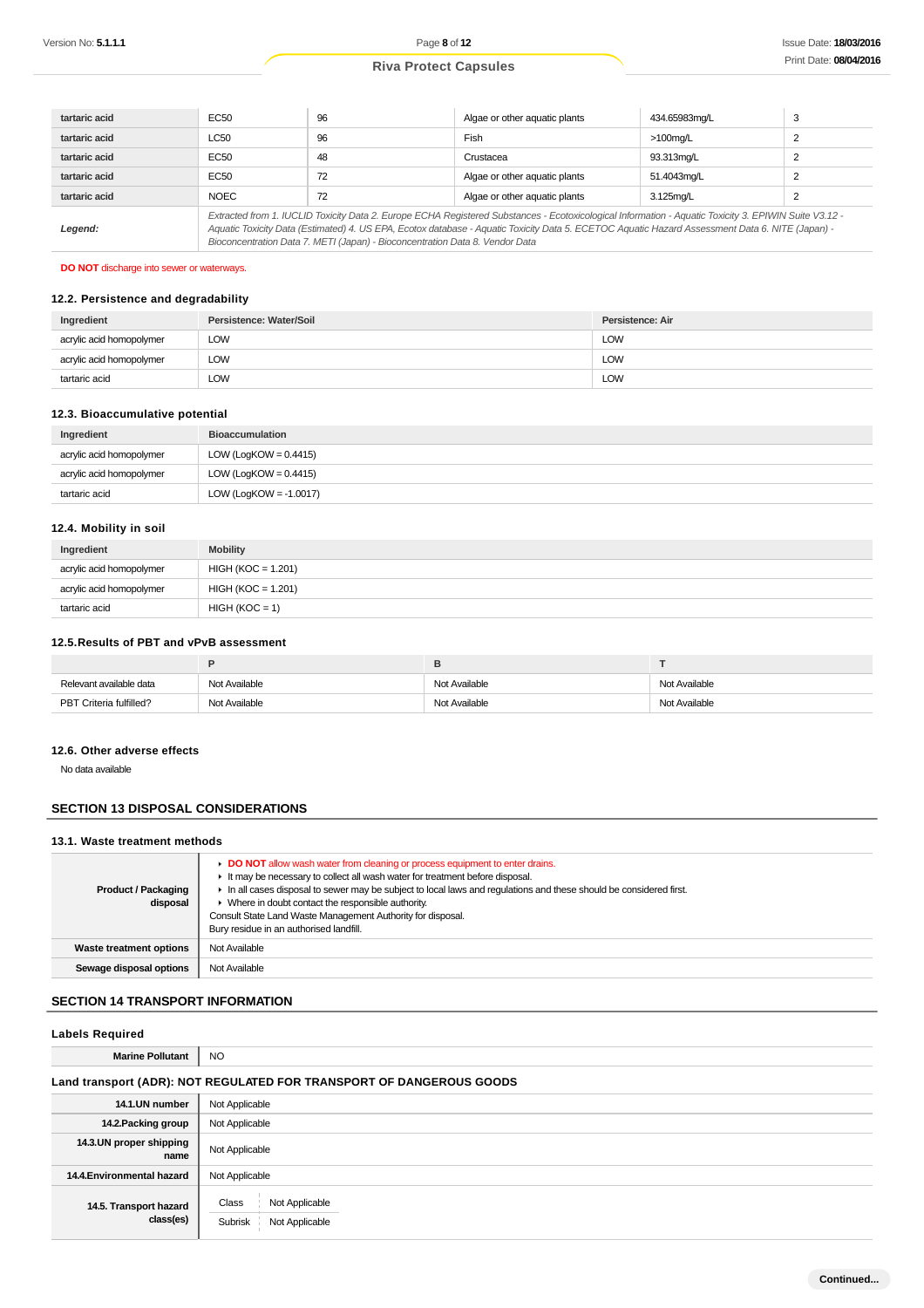$\overline{1}$ 

## **Riva Protect Capsules**

| 14.6. Special precautions for<br>user | Hazard identification (Kemler) | Not Applicable |
|---------------------------------------|--------------------------------|----------------|
|                                       | Classification code            | Not Applicable |
|                                       | <b>Hazard Label</b>            | Not Applicable |
|                                       | Special provisions             | Not Applicable |
|                                       | Limited quantity               | Not Applicable |

## **Air transport (ICAO-IATA / DGR): NOT REGULATED FOR TRANSPORT OF DANGEROUS GOODS**

| 14.1. UN number                       | Not Applicable                                                                                                                                                                                                                                                                              |                                                                                                                            |  |
|---------------------------------------|---------------------------------------------------------------------------------------------------------------------------------------------------------------------------------------------------------------------------------------------------------------------------------------------|----------------------------------------------------------------------------------------------------------------------------|--|
| 14.2. Packing group                   | Not Applicable                                                                                                                                                                                                                                                                              |                                                                                                                            |  |
| 14.3. UN proper shipping<br>name      | Not Applicable                                                                                                                                                                                                                                                                              |                                                                                                                            |  |
| 14.4. Environmental hazard            | Not Applicable                                                                                                                                                                                                                                                                              |                                                                                                                            |  |
| 14.5. Transport hazard<br>class(es)   | <b>ICAO/IATA Class</b><br>Not Applicable<br>ICAO / IATA Subrisk<br>Not Applicable<br>Not Applicable<br><b>ERG Code</b>                                                                                                                                                                      |                                                                                                                            |  |
| 14.6. Special precautions for<br>user | Special provisions<br>Cargo Only Packing Instructions<br>Cargo Only Maximum Qty / Pack<br>Passenger and Cargo Packing Instructions<br>Passenger and Cargo Maximum Qty / Pack<br>Passenger and Cargo Limited Quantity Packing Instructions<br>Passenger and Cargo Limited Maximum Qty / Pack | Not Applicable<br>Not Applicable<br>Not Applicable<br>Not Applicable<br>Not Applicable<br>Not Applicable<br>Not Applicable |  |

### **Sea transport (IMDG-Code / GGVSee): NOT REGULATED FOR TRANSPORT OF DANGEROUS GOODS**

| 14.1. UN number                       | Not Applicable                                                                                                             |
|---------------------------------------|----------------------------------------------------------------------------------------------------------------------------|
| 14.2. Packing group                   | Not Applicable                                                                                                             |
| 14.3. UN proper shipping<br>name      | Not Applicable                                                                                                             |
| 14.4. Environmental hazard            | Not Applicable                                                                                                             |
| 14.5. Transport hazard<br>class(es)   | <b>IMDG Class</b><br>Not Applicable<br><b>IMDG Subrisk</b><br>Not Applicable                                               |
| 14.6. Special precautions for<br>user | <b>EMS Number</b><br>Not Applicable<br>Special provisions<br>Not Applicable<br><b>Limited Quantities</b><br>Not Applicable |

#### **Inland waterways transport (ADN): NOT REGULATED FOR TRANSPORT OF DANGEROUS GOODS**

| 14.1. UN number                       | Not Applicable                                                                                                                                                                                            |
|---------------------------------------|-----------------------------------------------------------------------------------------------------------------------------------------------------------------------------------------------------------|
| 14.2. Packing group                   | Not Applicable                                                                                                                                                                                            |
| 14.3. UN proper shipping<br>name      | Not Applicable                                                                                                                                                                                            |
| 14.4. Environmental hazard            | Not Applicable                                                                                                                                                                                            |
| 14.5. Transport hazard<br>class(es)   | Not Applicable<br>Not Applicable                                                                                                                                                                          |
| 14.6. Special precautions for<br>user | <b>Classification code</b><br>Not Applicable<br>Special provisions<br>Not Applicable<br>Limited quantity<br>Not Applicable<br>Not Applicable<br>Equipment required<br>Not Applicable<br>Fire cones number |

**Transport in bulk according to Annex II of MARPOL and the IBC code**

Not Applicable

## **SECTION 15 REGULATORY INFORMATION**

**15.1. Safety, health and environmental regulations / legislation specific for the substance or mixture**

## **GLASS POWDER(NOT APPLICABLE) IS FOUND ON THE FOLLOWING REGULATORY LISTS**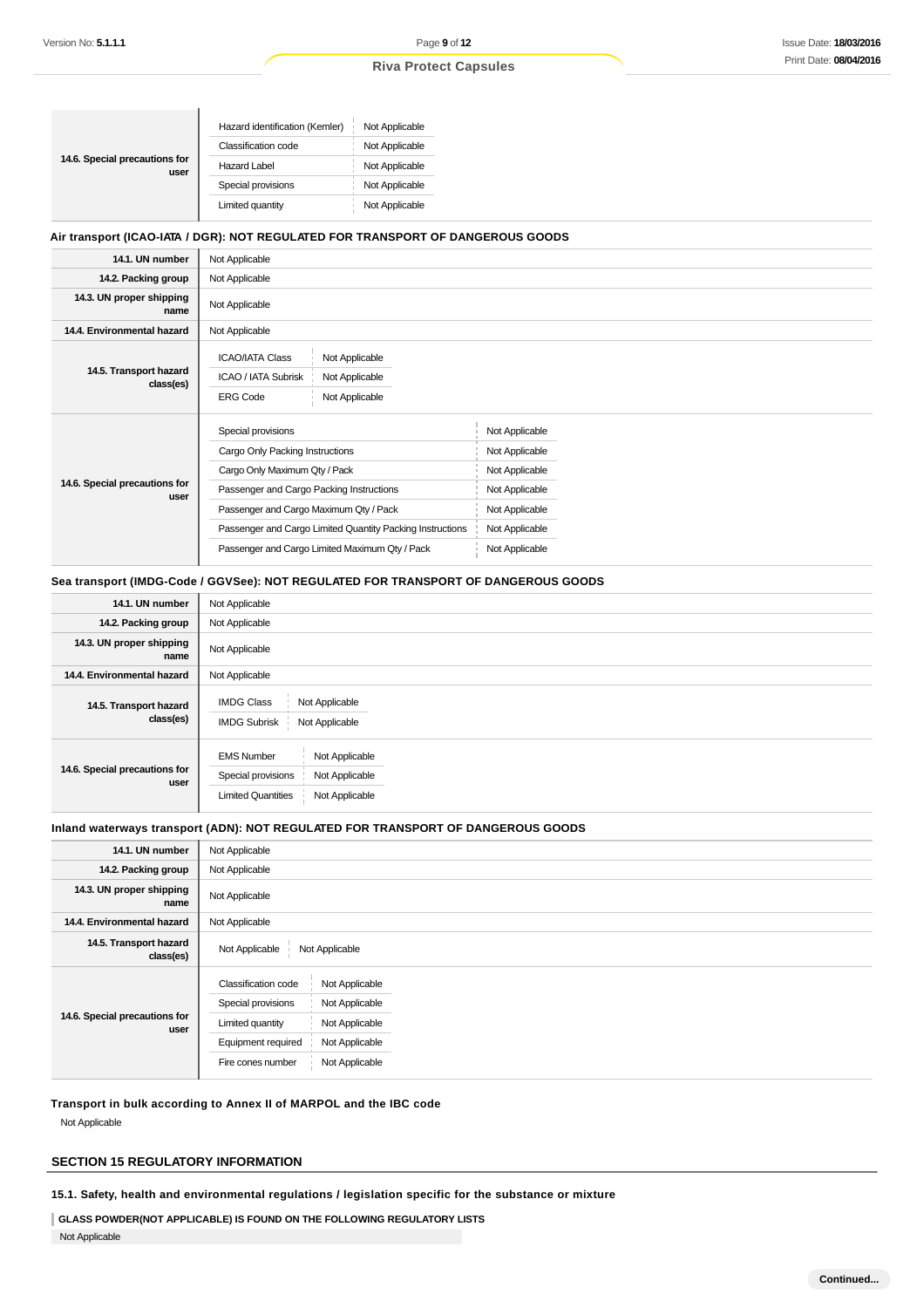| ACRYLIC ACID HOMOPOLYMER(9003-01-4) IS FOUND ON THE FOLLOWING REGULATORY LISTS                                                                                                |                                                                                                  |
|-------------------------------------------------------------------------------------------------------------------------------------------------------------------------------|--------------------------------------------------------------------------------------------------|
| EU REACH Regulation (EC) No 1907/2006 - Annex XVII - Restrictions on the manufacture,<br>placing on the market and use of certain dangerous substances, mixtures and articles | International Agency for Research on Cancer (IARC) - Agents Classified by the IARC<br>Monographs |
| European Customs Inventory of Chemical Substances ECICS (English)                                                                                                             |                                                                                                  |
| ACRYLIC ACID HOMOPOLYMER(9003-01-4) IS FOUND ON THE FOLLOWING REGULATORY LISTS                                                                                                |                                                                                                  |
| EU REACH Regulation (EC) No 1907/2006 - Annex XVII - Restrictions on the manufacture,<br>placing on the market and use of certain dangerous substances, mixtures and articles | International Agency for Research on Cancer (IARC) - Agents Classified by the IARC<br>Monographs |
| European Customs Inventory of Chemical Substances ECICS (English)                                                                                                             |                                                                                                  |
| TARTARIC ACID(87-69-4) IS FOUND ON THE FOLLOWING REGULATORY LISTS                                                                                                             |                                                                                                  |
| European Customs Inventory of Chemical Substances ECICS (English)                                                                                                             | European Union - European Inventory of Existing Commercial Chemical Substances (EINECS)          |
| European List of Notified Chemical Substances (ELINCS)                                                                                                                        | (English)                                                                                        |

This safety data sheet is in compliance with the following EU legislation and its adaptations - as far as applicable -: 67/548/EEC, 1999/45/EC, 98/24/EC, 92/85/EC, 94/33/EC, 91/689/EEC, 1999/13/EC, Commission Regulation (EU) 2015/830, Regulation (EC) No 1272/2008 and their amendments as well as the following British legislation: - The Control of Substances Hazardous to Health Regulations (COSHH) 2002 - COSHH Essentials - The Management of Health and Safety at Work Regulations 1999

#### **15.2. Chemical safety assessment**

For further information please look at the Chemical Safety Assessment and Exposure Scenarios prepared by your Supply Chain if available.

### **ECHA SUMMARY**

| Ingredient                                                                                                           | <b>Index No</b><br><b>CAS number</b> |                | <b>ECHA Dossier</b>                   |                |                                 |
|----------------------------------------------------------------------------------------------------------------------|--------------------------------------|----------------|---------------------------------------|----------------|---------------------------------|
| glass powder                                                                                                         |                                      | Not Applicable |                                       | Not Applicable |                                 |
|                                                                                                                      |                                      |                |                                       |                |                                 |
| Harmonisation (C&L<br>Inventory)                                                                                     | Hazard Class and Category Code(s)    |                | <b>Pictograms Signal Word Code(s)</b> |                | <b>Hazard Statement Code(s)</b> |
| Not Available                                                                                                        | Not Available                        |                | Not Available                         |                | Not Available                   |
| Harmonisation Code $1 =$ The most prevalent classification. Harmonisation Code $2 =$ The most severe classification. |                                      |                |                                       |                |                                 |

| Ingredie                            |        | Index No<br> | Dossiei       |
|-------------------------------------|--------|--------------|---------------|
| acrylic<br>acid homopolymer<br>≀ יש | $\sim$ | NΜ<br>ישוי   | .<br>vailable |

| Harmonisation (C&L<br>Inventory) | <b>Hazard Class and Category Code(s)</b>                                                                                                                                                     | <b>Pictograms Signal</b><br>Word Code(s) | <b>Hazard Statement Code(s)</b>                                                    |
|----------------------------------|----------------------------------------------------------------------------------------------------------------------------------------------------------------------------------------------|------------------------------------------|------------------------------------------------------------------------------------|
|                                  | Not Classified                                                                                                                                                                               | Wng, GHS08, Dgr,<br>GHS05, GHS09, GHS02  | H319, H335, H340, H350, H314,<br>H332, H317, H290, H226, H302,<br>H312             |
| 2                                | Not Classified, Skin Irrit. 2, Eye Irrit. 2, STOT SE 3, Muta. 1B, Carc. 1A, Skin Corr.<br>1B, Aquatic Chronic 3, Skin Corr. 1A, Acute Tox. 4, Met. Corr. 1, Flam. Liq. 3,<br>Aquatic Acute 1 | Wng, GHS08, Dgr,<br>GHS05, GHS09, GHS02  | H319, H335, H340, H350, H314,<br>H332, H317, H290, H226, H302,<br>H <sub>312</sub> |
| 2                                | Skin Corr. 1B, Eye Dam. 1                                                                                                                                                                    | GHS05, Dgr                               | H <sub>314</sub>                                                                   |

Harmonisation Code  $1 =$  The most prevalent classification. Harmonisation Code  $2 =$  The most severe classification.

| Ingredient                                  | <b>CAS number</b>                                                                                                                                                                            | <b>Index No</b> |                                                 | <b>ECHA Dossier</b> |                                                                        |
|---------------------------------------------|----------------------------------------------------------------------------------------------------------------------------------------------------------------------------------------------|-----------------|-------------------------------------------------|---------------------|------------------------------------------------------------------------|
| acrylic acid homopolymer                    | 9003-01-4                                                                                                                                                                                    | Not Available   |                                                 | Not Available       |                                                                        |
|                                             |                                                                                                                                                                                              |                 |                                                 |                     |                                                                        |
| <b>Harmonisation (C&amp;L</b><br>Inventory) | <b>Hazard Class and Category Code(s)</b>                                                                                                                                                     |                 | <b>Pictograms Signal</b><br><b>Word Code(s)</b> |                     | <b>Hazard Statement Code(s)</b>                                        |
|                                             | Not Classified                                                                                                                                                                               |                 | Wng, GHS08, Dgr,<br>GHS05, GHS09, GHS02         |                     | H319, H335, H340, H350, H314,<br>H332, H317, H290, H226, H302.<br>H312 |
| 2                                           | Not Classified, Skin Irrit. 2, Eye Irrit. 2, STOT SE 3, Muta. 1B, Carc. 1A, Skin Corr.<br>1B, Aquatic Chronic 3, Skin Corr. 1A, Acute Tox. 4, Met. Corr. 1, Flam. Lig. 3,<br>Aquatic Acute 1 |                 | Wng, GHS08, Dgr,<br>GHS05, GHS09, GHS02         |                     | H319, H335, H340, H350, H314,<br>H332, H317, H290, H226, H302.<br>H312 |
| 2                                           | Skin Corr. 1B, Eye Dam. 1                                                                                                                                                                    |                 | GHS05, Dgr                                      |                     | H314                                                                   |

Harmonisation Code 1 = The most prevalent classification. Harmonisation Code 2 = The most severe classification.

| Ingredient                                                                                                     | <b>CAS number</b>                                                                                                                   | <b>Index No</b>                          | <b>ECHA Dossier</b>                                                 |                        |                                    |  |
|----------------------------------------------------------------------------------------------------------------|-------------------------------------------------------------------------------------------------------------------------------------|------------------------------------------|---------------------------------------------------------------------|------------------------|------------------------------------|--|
| tartaric acid                                                                                                  | 87-69-4                                                                                                                             | Not Available                            | 01-2119537204-47-XXXX, 01-2119851173-43-XXXX, 01-2119851174-41-XXXX |                        |                                    |  |
|                                                                                                                |                                                                                                                                     |                                          |                                                                     |                        |                                    |  |
| Harmonisation (C&L<br>Inventory)                                                                               |                                                                                                                                     | <b>Hazard Class and Category Code(s)</b> |                                                                     |                        | <b>Hazard Statement</b><br>Code(s) |  |
|                                                                                                                | Acute Tox. 4, Skin Irrit. 2, Skin Sens. 1, Eye Irrit. 2, STOT SE 3                                                                  |                                          |                                                                     | GHS07, Wng             | H302, H315, H317, H319,<br>H335    |  |
| 2                                                                                                              | Eye Dam. 1, Skin Irrit. 2, Acute Tox. 4, Skin Sens. 1, Eye Irrit. 2, STOT SE 3, Not Classified,<br>Aquatic Chronic 3, Eye Irrit. 2A |                                          |                                                                     | GHS05, Dgr, Wng, GHS06 | H318, H315, H302, H317,<br>H335    |  |
| Harmonisation Code 1 - The most prevalent classification Harmonisation Code 2 - The most severe classification |                                                                                                                                     |                                          |                                                                     |                        |                                    |  |

Harmonisation Code 1 = The most prevalent classification. Harmonisation Code 2 = The most severe classification.

| <b>National Inventory</b> | <b>Status</b>                               |
|---------------------------|---------------------------------------------|
| Australia - AICS          | $\checkmark$                                |
| Canada - DSL              | $\sqrt{}$                                   |
| Canada - NDSL             | N (acrylic acid homopolymer; tartaric acid) |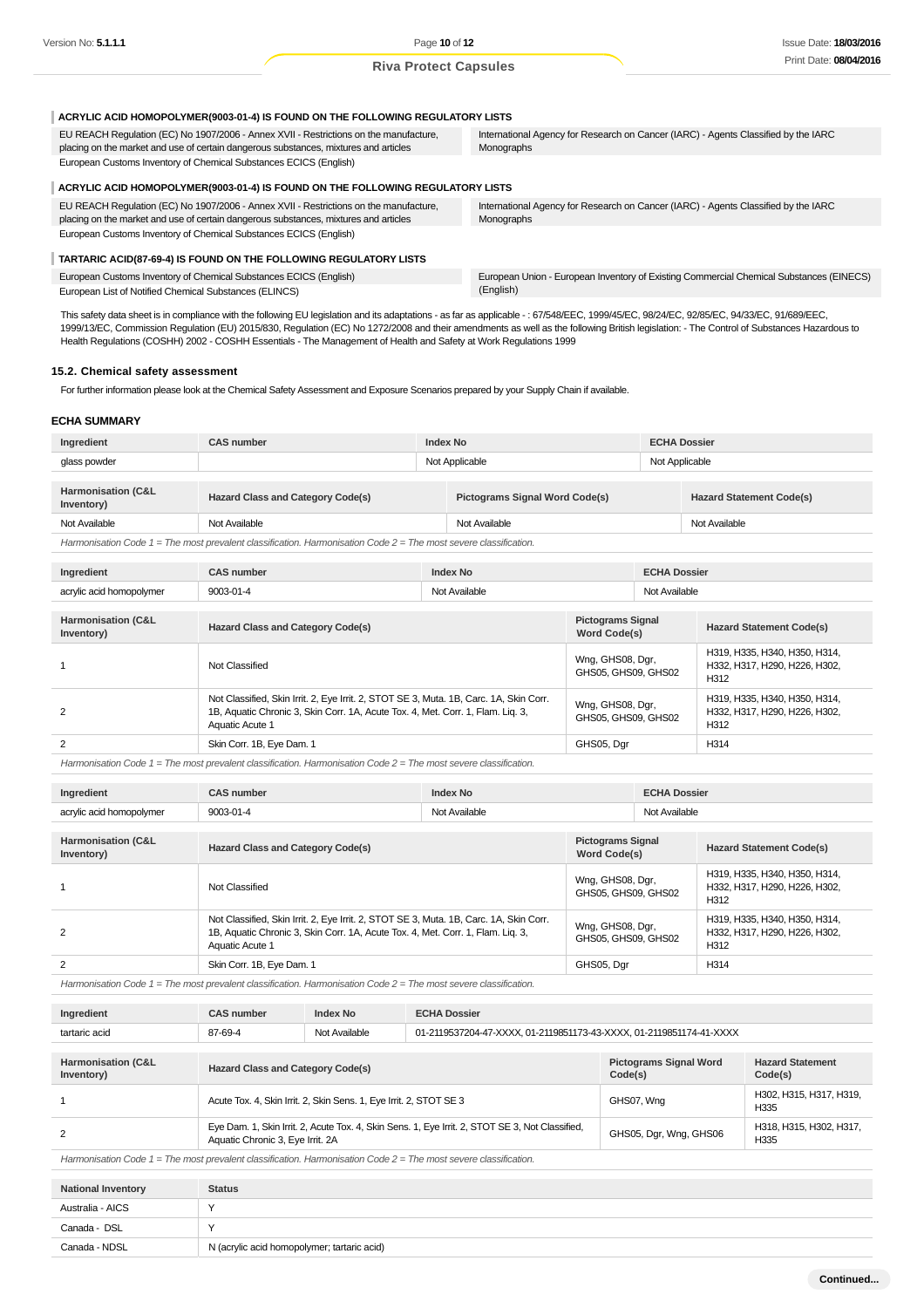| China - IECSC                           |                                                                                                                                                                                            |
|-----------------------------------------|--------------------------------------------------------------------------------------------------------------------------------------------------------------------------------------------|
| Europe - EINEC / ELINCS /<br><b>NLP</b> | N (acrylic acid homopolymer)                                                                                                                                                               |
| Japan - ENCS                            |                                                                                                                                                                                            |
| Korea - KECI                            |                                                                                                                                                                                            |
| New Zealand - NZIoC                     |                                                                                                                                                                                            |
| Philippines - PICCS                     |                                                                                                                                                                                            |
| USA - TSCA                              |                                                                                                                                                                                            |
| Legend:                                 | $Y = All$ ingredients are on the inventory<br>N = Not determined or one or more ingredients are not on the inventory and are not exempt from listing(see specific ingredients in brackets) |

#### **SECTION 16 OTHER INFORMATION**

#### **Full text Risk and Hazard codes**

| H226             | Flammable liquid and vapour.                                                                |
|------------------|---------------------------------------------------------------------------------------------|
| H <sub>290</sub> | May be corrosive to metals.                                                                 |
| H302             | Harmful if swallowed.                                                                       |
| H312             | Harmful in contact with skin.                                                               |
| H314             | Causes severe skin burns and eye damage.                                                    |
| H317             | May cause an allergic skin reaction.                                                        |
| H318             | Causes serious eye damage.                                                                  |
| H332             | Harmful if inhaled.                                                                         |
| H340             | May cause genetic defects.                                                                  |
| H350             | May cause cancer.                                                                           |
| H411             | Toxic to aquatic life with long lasting effects.                                            |
|                  |                                                                                             |
| R51/53           | Toxic to aquatic organisms, may cause long-term adverse effects in the aquatic environment. |

#### **Other information**

## **DSD / DPD label elements**



Relevant risk statements are found in section 2.1

| Indication(s) of danger | Xi                                                                                                         |
|-------------------------|------------------------------------------------------------------------------------------------------------|
| <b>SAFETY ADVICE</b>    |                                                                                                            |
| <b>S02</b>              | Keep out of reach of children.                                                                             |
| <b>S26</b>              | In case of contact with eyes, rinse with plenty of water and contact Doctor or Poisons Information Centre. |
| S35                     | This material and its container must be disposed of in a safe way.                                         |
| S37                     | Wear suitable gloves.                                                                                      |
| <b>S39</b>              | Wear eye/face protection.                                                                                  |
| <b>S40</b>              | To clean the floor and all objects contaminated by this material, use water and detergent.                 |
| <b>S46</b>              | If swallowed, seek medical advice immediately and show this container or label.                            |
| <b>S56</b>              | Dispose of this material and its container at hazardous or special waste collection point.                 |
| <b>S64</b>              | If swallowed, rinse mouth with water (only if the person is conscious).                                    |

Classification of the preparation and its individual components has drawn on official and authoritative sources as well as independent review by SDI Limited using available literature references.

The SDS is a Hazard Communication tool and should be used to assist in the Risk Assessment. Many factors determine whether the reported Hazards are Risks in the workplace or other settings. Risks may be determined by reference to Exposures Scenarios. Scale of use, frequency of use and current or available engineering controls must be considered.

For detailed advice on Personal Protective Equipment, refer to the following EU CEN Standards:

- EN 166 Personal eye-protection
- EN 340 Protective clothing
- EN 374 Protective gloves against chemicals and micro-organisms
- EN 13832 Footwear protecting against chemicals
- EN 133 Respiratory protective devices

#### **Definitions and abbreviations**

PC-TWA: Permissible Concentration-Time Weighted Average

- PC-STEL: Permissible Concentration-Short Term Exposure Limit
- IARC: International Agency for Research on Cancer

ACGIH: American Conference of Governmental Industrial Hygienists

STEL: Short Term Exposure Limit

TEEL: Temporary Emergency Exposure Limit。